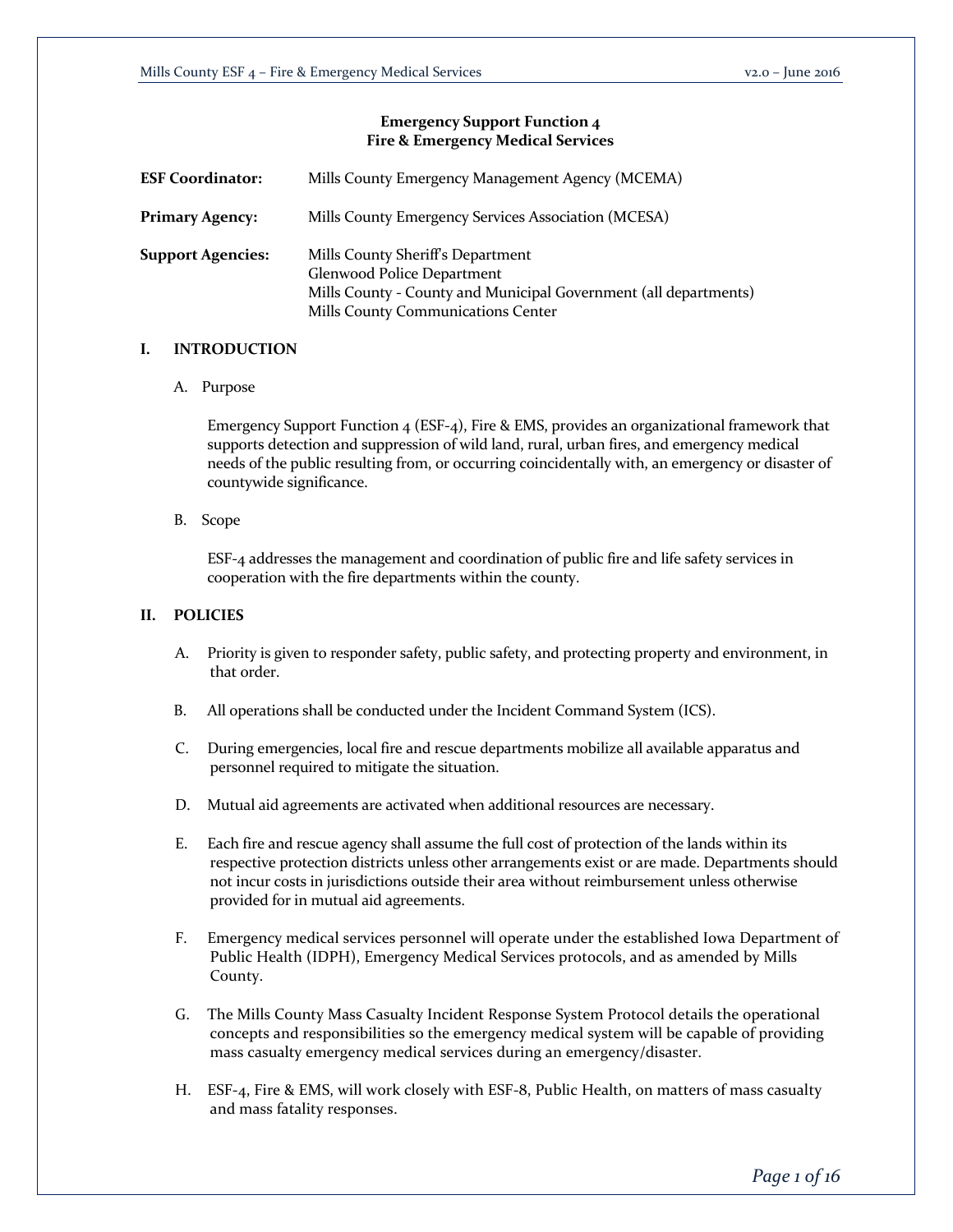- I. Primary and support agencies will ensure that a continuity of operations plan is in place to maintain essential services.
- J. Primary and support agencies will participate in drills and exercises to test existing plans and procedures.
- K. With MCEMA/Emergency Operations Center (EOC) and Mills County Communications, all county and municipal agencies will maintain, up-to-date contact lists on essential personnel and resource typing information on their equipment.
- L. Primary and support agencies will participate in post-disaster briefings and development of an After Action Report.

# **III. CONCEPT OF OPERATIONS**

- A. General
	- 1. On-scene Fire/EMS related operations within the county are managed by the ICS.
	- 2. Mutual-aid agreements provide for additional local personnel and resources in the event individual departments are unable to contain a given situation with existing resources and personnel.
	- 3. Each agency assisting under the mutual-aid agreement retains its own autonomy, with overall direction provided by the Incident Commander.
	- 4. When an emergency goes beyond local mutual aid, the MCEMA shall be notified and will coordinate additional logistical support.
	- 5. An activated EOC provides support in coordinating resources under an Incident/Unified command when prioritization becomes necessary.
	- 6. Departments may request activation of other resources. Requests for and coordination of those resources (outside of existing mutual aid agreements) shall be made through the MCEMA/EOC (in accordance with ICS and National Incident Management System (NIMS) standards).
	- 7. The communications support for this ESF is coordinated at and in cooperation with ESF-2 Communications.
	- 8. Fire & Rescue services provide response to hazardous materials and other technical incidents in a manner commensurate with their level of training.

# B. Organization

- 1. Each department is an independent agency reporting to elected representatives or board of directors. Within each department is an identified chain of command that oversees the operational portion of the department.
- 2. In the event of an emergency or disaster that results in the activation of the EOC, the concepts of NIMS/ICS shall be used.
- 3. The Mills County Emergency Services Association shall provide a representative to the EOC during periods of activation, as requested.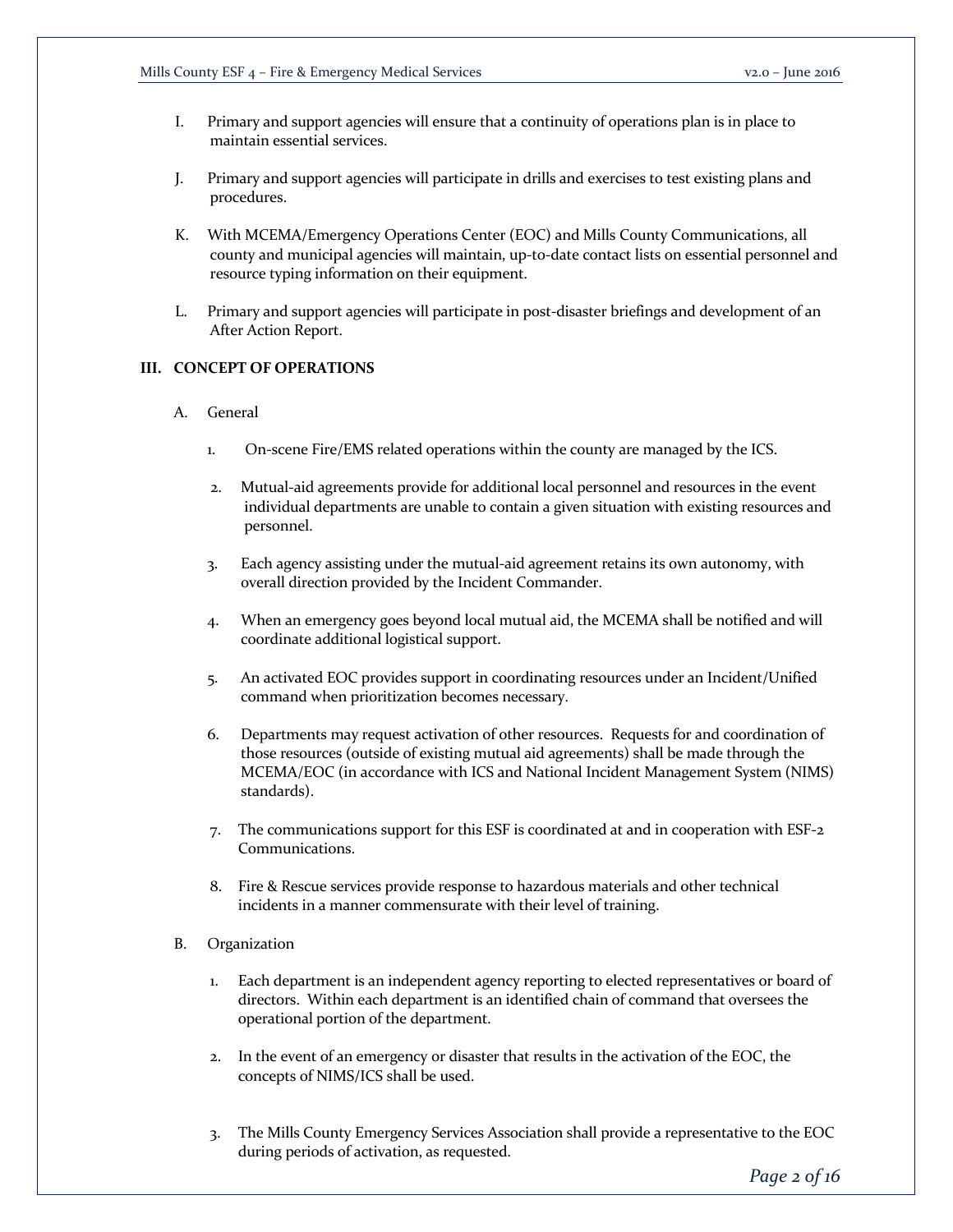4. A communications link between Incident Command(s) and the EOC shall be established.

# C. Procedures

- 1. The public or another agency that needs assistance from a Fire and/or EMS agency places a call to the dispatcher at the Mills County Communications Center. Per established protocols, the dispatcher will determine the type and location of the emergency and then dispatch the appropriate agency through the established alerting/dispatch system.
- 2. If the public alerts the agency directly of an emergency, the agency will report the incident to the Mills County Communications Center.
- 3. If the Incident Commander determines that local resources have been exhausted, they shall direct the Mills County Communications Center to notify the emergency management coordinator or designee, which may prompt activation of the EOC.
- 4. Upon activation of the EOC, responsibility for mutual aid, resource coordination and logistical support is transferred to the EOC.
- D. Phases of Emergency Management for Fire & EMS
	- 1. Mitigation and Preparedness Activities
		- a. Enforce applicable fire codes.
		- b. Conduct fire safety or injury/illness education programs for the public.
		- c. Continue to train and utilize NIMS/ICS and other operational procedures to effect full utilization of resources.
		- d. Maintain current information on the types and quantities of hazardous materials present in local businesses and industrial facilities.
		- e. Maintain current inventory of resources and typing of resources based on county standards and report to the MCEMA.
		- f. Participate in local mutual aid agreements.
		- g. Participate in interagency disaster response training and exercises.
		- h. Maintain activation and alerting procedures and ensure that all personnel are trained at an appropriate level.
		- i. When resources and authority allow, provide prevention and mitigation activities and enforce ordinances that relate to life safety and hazardous materials.
		- j. Develop and maintain emergency and disaster response policies, plans, and guidelines/procedures.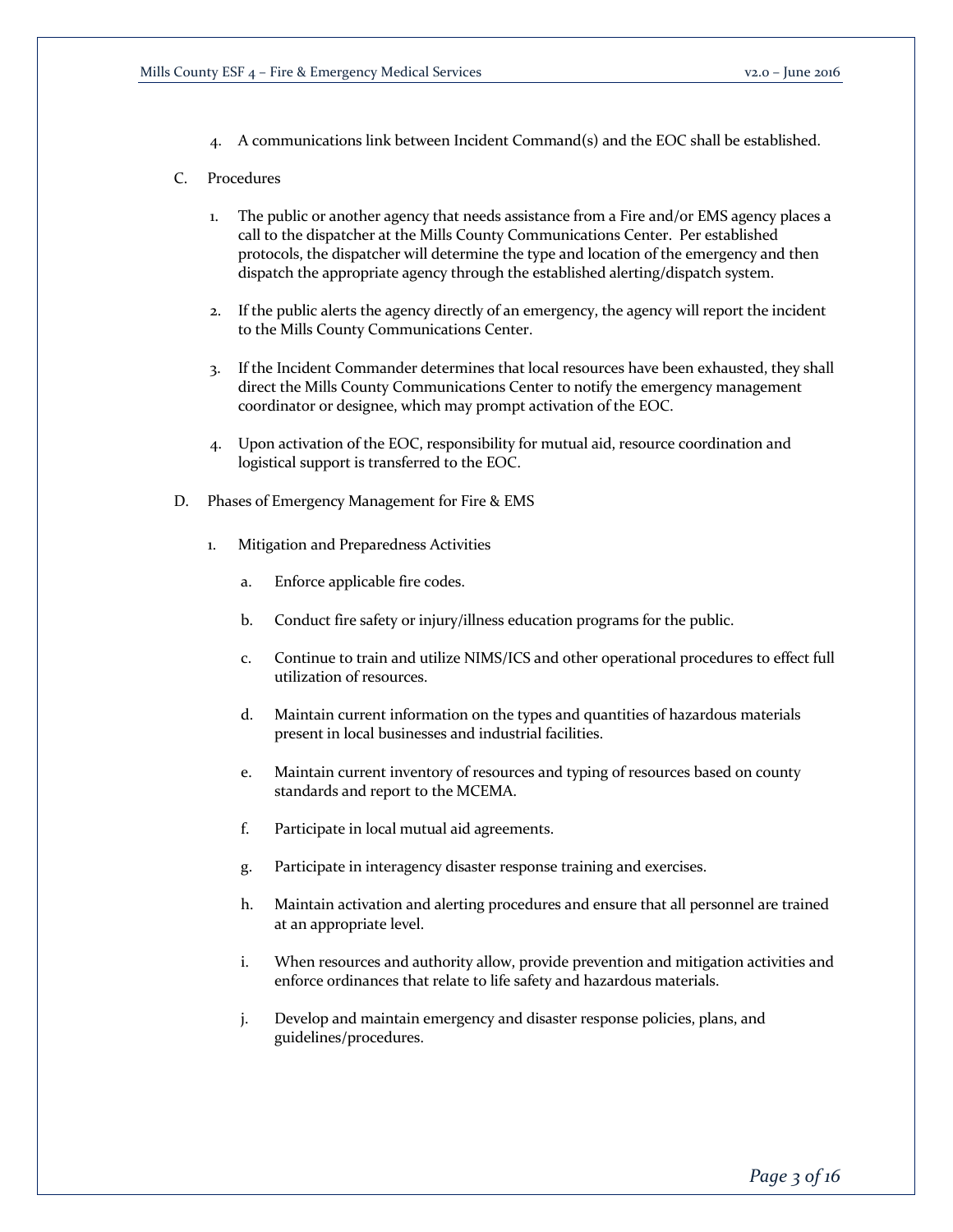- 2. Response Activities
	- a. Fire & EMS Service Agencies
		- i. Provide for life safety, incident stabilization, and property conservation.
		- ii. Assist with the dissemination of warnings.
		- iii. Provide urban search and rescue and support.
		- iv. Coordinate requests for mutual aid through E911.
		- v. Provide traffic control and evacuation support as needed.
		- vi. Respond to hazardous material incidents per ESF-10 Hazardous Materials.
		- viii. Conduct cause and/or origin of fire investigations and/or refer to proper investigative agency.
		- ix. Provide basic and advanced life support services in accordance with established protocols authorized by the IDPH Emergency Medical Services Bureau, and as amended by Mills County.
		- x. Coordinates decontamination resources.
		- xi. Ensures field communications between appropriate agencies and interface with EOC.
		- xii. Provides representative(s) to the EOC.
		- xiii. Provides casualty and updated situation reports to the EOC.
		- xiv. As requested, conduct damage assessments and report to Mills County EMA/EOC.
		- xv. Participate in ICS.
	- b. Mills County Emergency Management Agency
		- i. Activate EOC in support of Fire & EMS operations, as appropriate.
		- ii. Provide support and assistance to Incident Commander.
		- iii. Assist in warning the public of evacuation, traffic routing, and shelter in-place.
		- iv. Participate in ICS.
	- c. Law Enforcement Agencies
		- i. Provide traffic and crowd control.
		- ii. Provide for scene security.
		- iii. Provide investigative services, as necessary.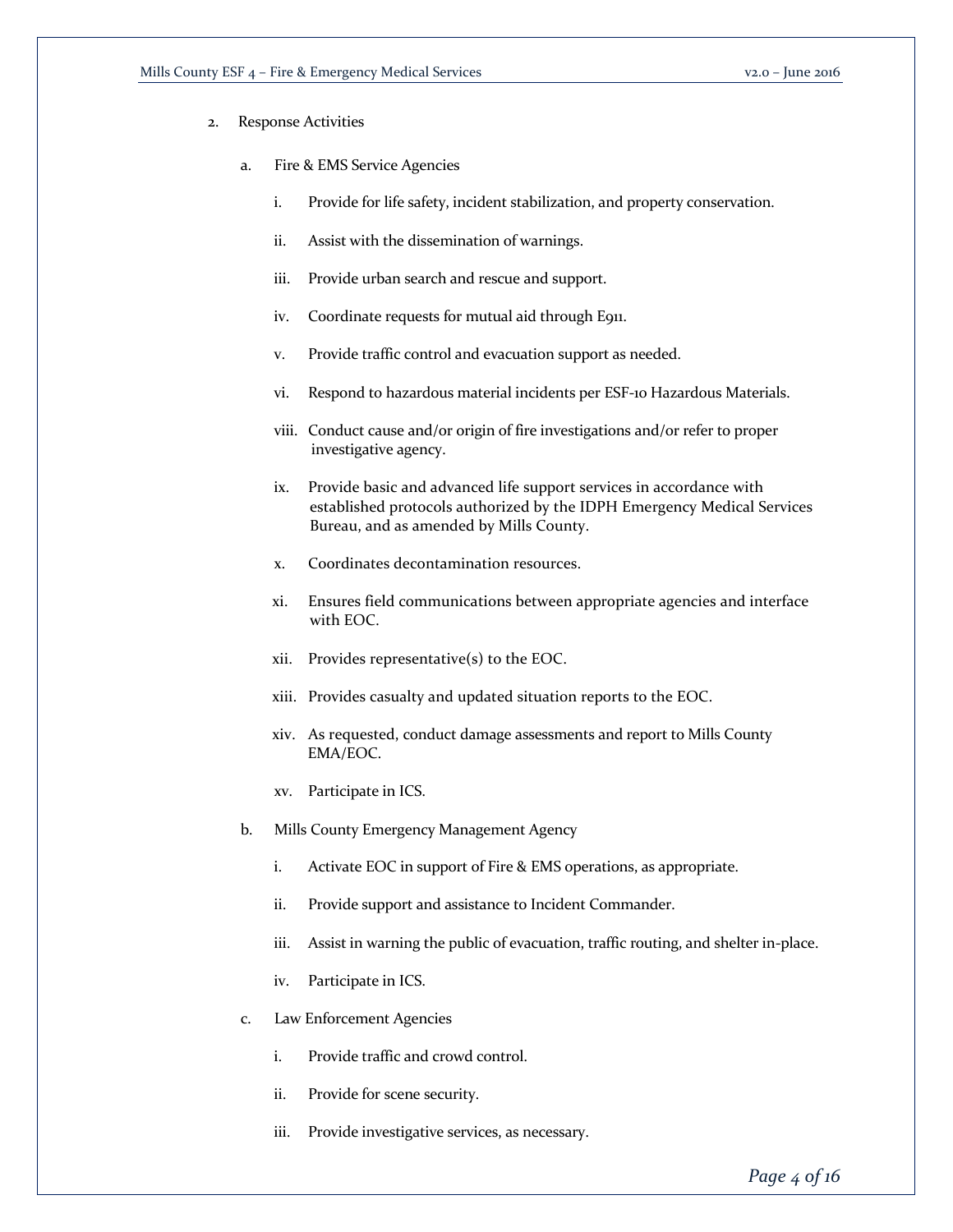- iv. Assist in urban search and rescue as necessary.
- v. Participate in ICS.
- d. Public Works Agencies
	- i. Provide traffic control support.
	- ii. Provide heavy equipment, as appropriate.
	- iii. Assist in water resource management upon request.
	- iv. Participate in ICS.
- 3. Recovery Activities
	- a. Fire & EMS Services
		- i. Perform or assist in decontamination and cleanup.
		- ii. Assess damage to department equipment and facilities, if necessary.
		- iii. Conduct cause and/or origin of fire investigations and/or refer to proper investigative agency.
		- iv. Plan and implement demobilization of resources.
		- v. Return apparatus and equipment to regularly assigned locations.
		- vi. Assist the public in recovery operations as resources allow.
		- vii. Prepare and submit proper documentation (NFIRS, PCRs, etc.).
		- viii. Prepare invoice billing for cost recovery and report to EOC, if appropriate.
		- ix. Submit reports to elected officials, State Fire Marshal and IDPH as appropriate.
	- b. Mills County Emergency Management Agency
		- i. Act as liaison between local Fire & EMS agencies and state or federal damage assessment teams, as appropriate.
		- ii. Coordinate information with Iowa Homeland Security and Emergency Management Division (IHSEMD).
		- iii. Demobilize applicable ESFs when appropriate.
	- c. Law Enforcement Agencies
		- i. Assist with fire investigations.
		- ii. Demobilize and place units back in service to be response ready.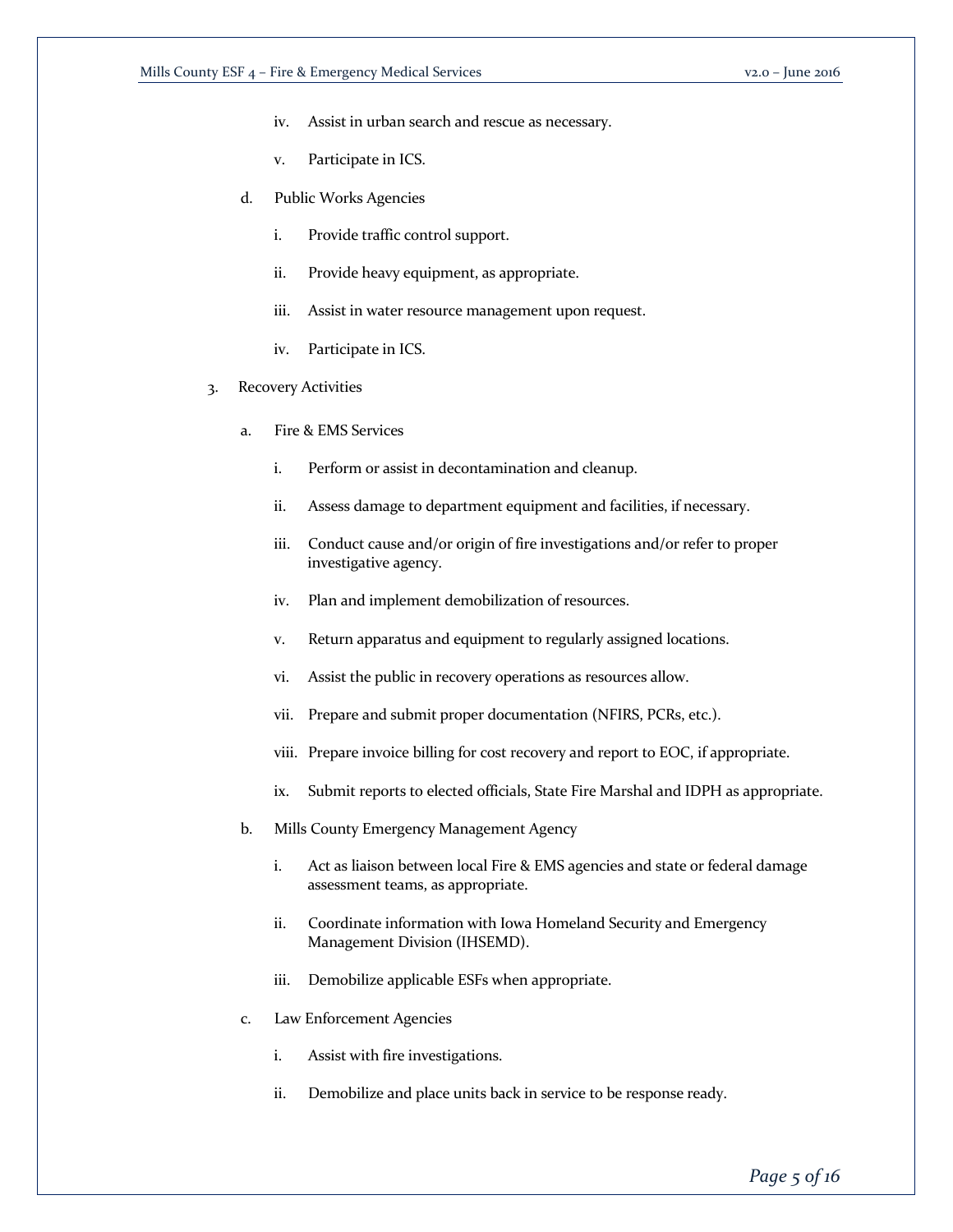# **IV. RESPONSIBILITIES**

- A. Primary Agencies
	- 1. Fire & EMS Services
		- a. Develop and review agency standard operating procedures, resource inventories, and other operational plans.
		- b. Assure that all personnel are trained in appropriate response activities.
		- c. Ensure the ability to mobilize personnel and equipment in accordance with departmental or county plans and procedures.
		- d. Direct emergency operations utilizing NIMS/ICS within the respective political subdivisions, as appropriate.
		- e. Work within the limits of established mutual aid agreements.
		- f. Maintain the overall responsibility and authority to coordinate emergency fire & emergency medical operations within the respective jurisdiction.
		- g. On-scene management shall follow the concepts of NIMS/ICS.
		- h. Local law enforcement will assist operations with crowd control and evacuation of endangered population areas as necessary.
		- i. Document expenditures for auditing and reimbursement purposes and report to the EOC if appropriate.
		- j. Provide specialized support functions, resources, or emergency personnel as agreed upon, contracted for, or provided for in mutual aid agreements.
		- k. Report to designated staging areas as directed for assignment.
		- l. Provide fire prevention and suppression activities within the respective jurisdiction.
		- m. Provide for search and rescue operations within department capabilities.
		- n. Provide emergency medical treatment to victims at the scene, within level of training.
		- o. Provide a capability for hazardous material incident response within level of training.
		- p. Assist in warning in areas affected or threatened by disaster.
		- q. Assist in evacuation of areas affected or threatened by disaster.
		- r. Provide assistance to emergency management agency in damage assessment and reporting.
- B. Support Agencies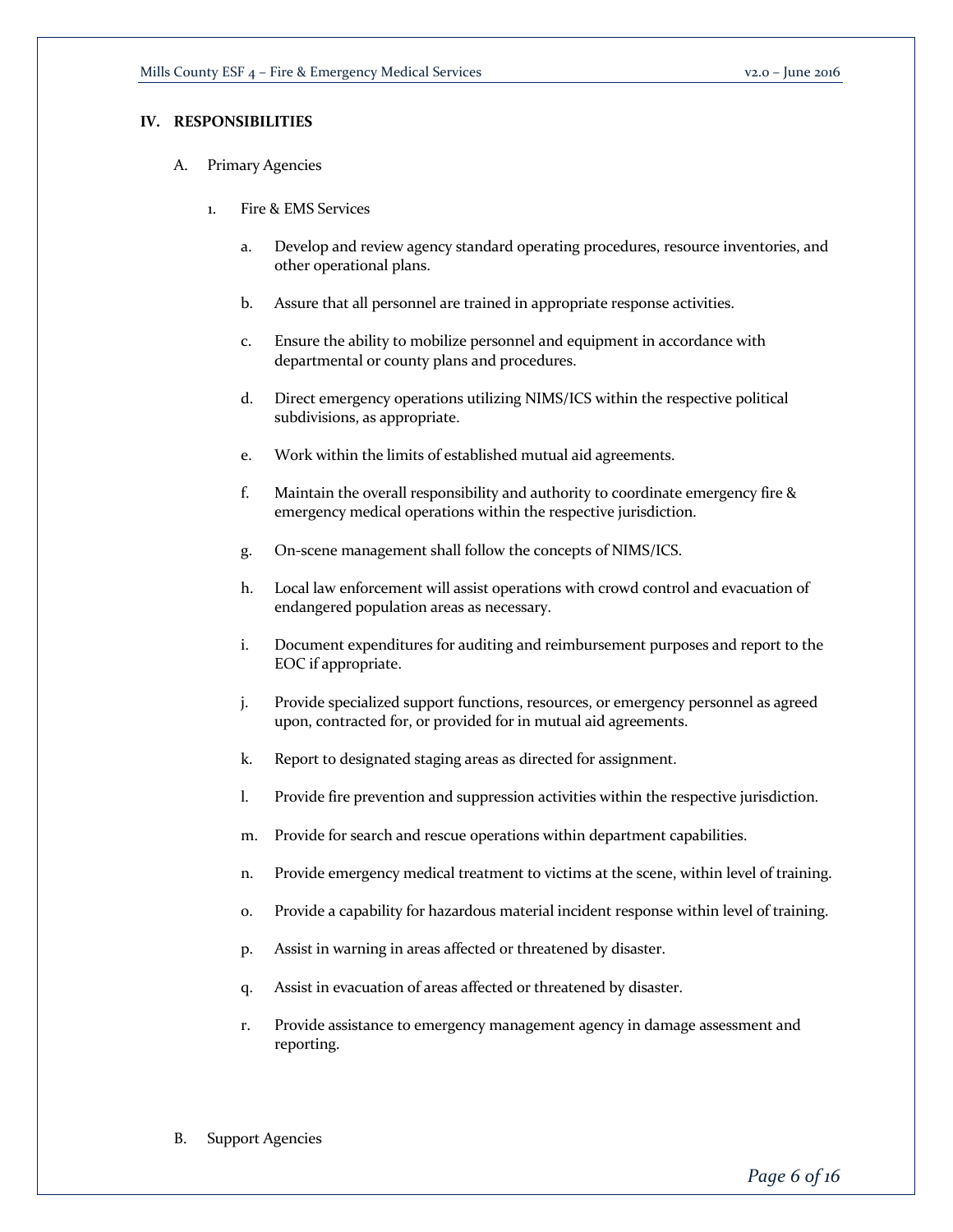- 1. Mills County Emergency Management Agency
	- a. Maintain awareness of the local mutual aid agreements.
	- b. Activate and manage the EOC or provide coordination support to command posts when appropriate.
	- c. On-scene management shall follow the concepts of NIMS/ICS.
- 2. Law Enforcement Agencies
	- a. Provide for traffic and crowd control.
	- b. Provide area security.
	- c. Direct evacuation.
	- d. Provide investigative services as needed.
	- e. Provide resources and services as requested.
	- f. On-scene management shall follow the concepts of NIMS/ICS.
- 3. Public Works Agencies
	- a. Provide support for traffic control.
	- b. Assist with identifying evacuation routes.
	- c. Maintain and augment water supply as needed.
	- d. Provide resources and services as requested.
	- e. On-scene management shall follow the concepts of NIMS/ICS.

# **V. ATTACHMENTS**

| ESF Attachment 4.1 | Mills County Fire & EMS Numbering & Accountability System |
|--------------------|-----------------------------------------------------------|
| ESF Attachment 4.2 | Mills County Controlled Burn Ordinance                    |
| ESF Attachment 4.3 | Emergency Response Checklist – Fire & EMS                 |

# **VI. ESF REFERENCE DOCUMENTS**

ESF Reference Doc 15.a Mills County Joint Information Center (JIC) Operations Plan

NOTE: The *Mills County Fire & EMS Resource Inventory* is located in ESF-7 - Resource Management.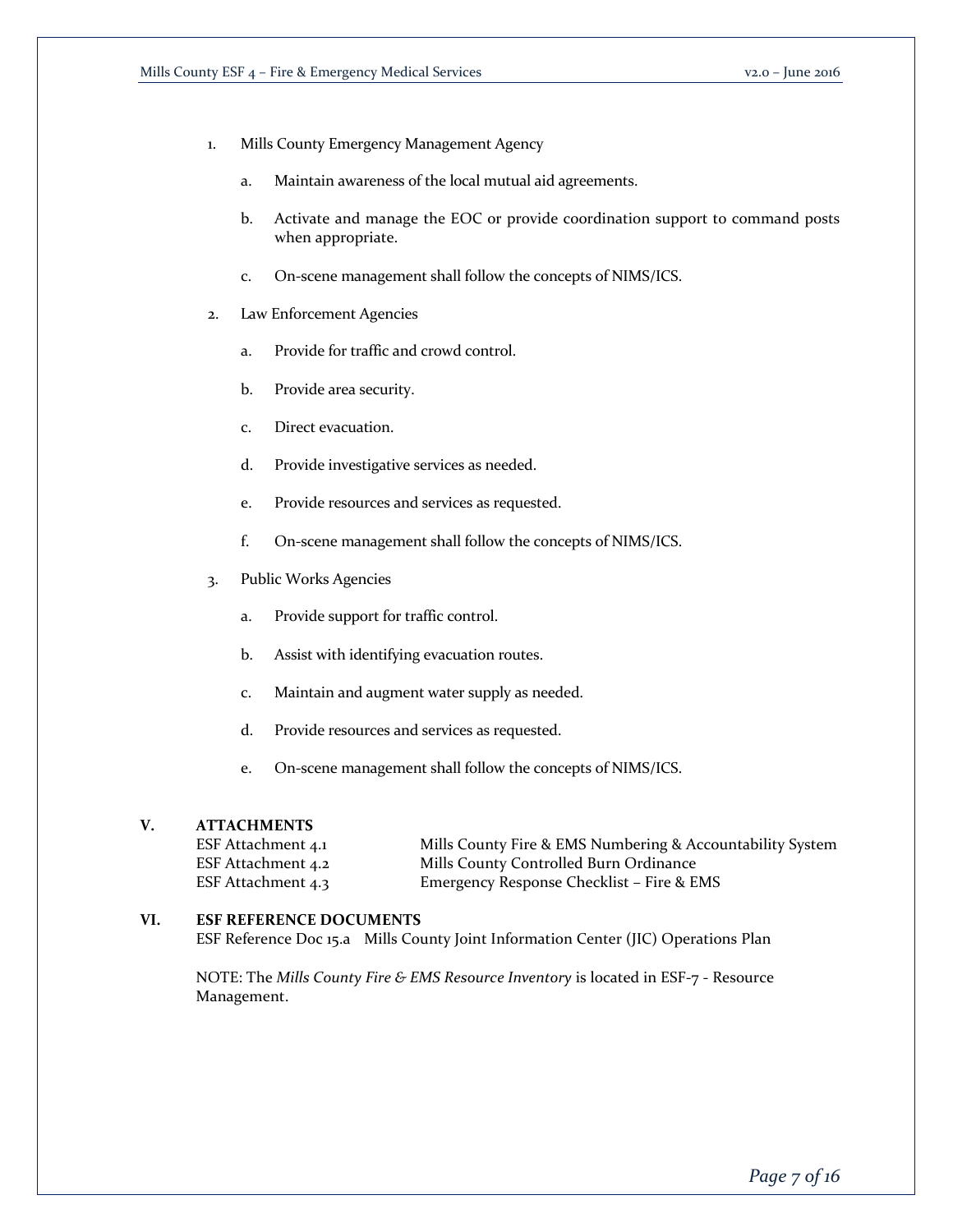# **ESF Attachment 4.1 Mills County Fire & EMS Numbering and Accountability System**

# Mills County Radio Identification - Fire/Rescue/Law 09/01/16

| $65-1$           | <b>SHERIFF</b>                    |
|------------------|-----------------------------------|
| $65-2$           | <b>CHIEF DEPUTY</b>               |
| $65 - 3$         | <b>DEPUTY</b>                     |
| $65 - 4$         | <b>DEPUTY</b>                     |
| $65 - 5$         | <b>DEPUTY</b>                     |
| $65 - 6$         | SGT                               |
| $65 - 7$         | <b>DEPUTY</b>                     |
| $65 - 8$         | <b>DEPUTY</b>                     |
| $65-9$           | <b>DEPUTY</b>                     |
| $65-10$          | <b>DEPUTY</b>                     |
| $65-11$          | <b>DEPUTY</b>                     |
| $65 - 51$        | <b>CONSERVATION</b>               |
| 65-54            | <b>EMERGENCY MANAGEMENT COORD</b> |
| $65 - 55$        | EMERGENCY MANAGEMENT DEPUTY       |
| $65 - 61$        | <b>MILLS CO EMS DIRECTOR</b>      |
| $65 - 62$        | <b>MILLS CO CORONER</b>           |
| $65 - 65$        | <b>COUNTY ATTORNEY</b>            |
| 65-66            | <b>ASST COUNTY ATTORNEY</b>       |
| 65-70            | <b>ADULT PROBATION</b>            |
| <b>EE81</b>      | <b>EMERSON ENGINE 81</b>          |
| <b>EE84</b>      | <b>EMERSON ENGINE 84</b>          |
| <b>EMER</b>      | <b>EMERSON RESCUE</b>             |
| <b>ES83</b>      | <b>EMERSON RESCUE 83</b>          |
| ET82             | <b>EMERSON TANKER 82</b>          |
| EU <sub>80</sub> | <b>EMERSON UTILITY 80</b>         |
| <b>EU85</b>      | <b>EMERSON UTILITY 85</b>         |
| <b>EVFD</b>      | <b>EMERSON VOL FIRE DEPT</b>      |
| G1               | <b>CHIEF GPD</b>                  |
| G10              | <b>OFFICER GPD</b>                |
| G2               | <b>CAPT GPD</b>                   |
| G <sub>3</sub>   | <b>SERGEANT GPD</b>               |
| G4               | <b>SERGEANT GPD</b>               |
| G <sub>5</sub>   | <b>OFFICER GPD</b>                |
| G6               | <b>OFFICER GPD</b>                |
| G7               | <b>OFFICER GPD</b>                |
| G8               | <b>OFFICER GPD</b>                |
| G9               | <b>OFFICER GPD</b>                |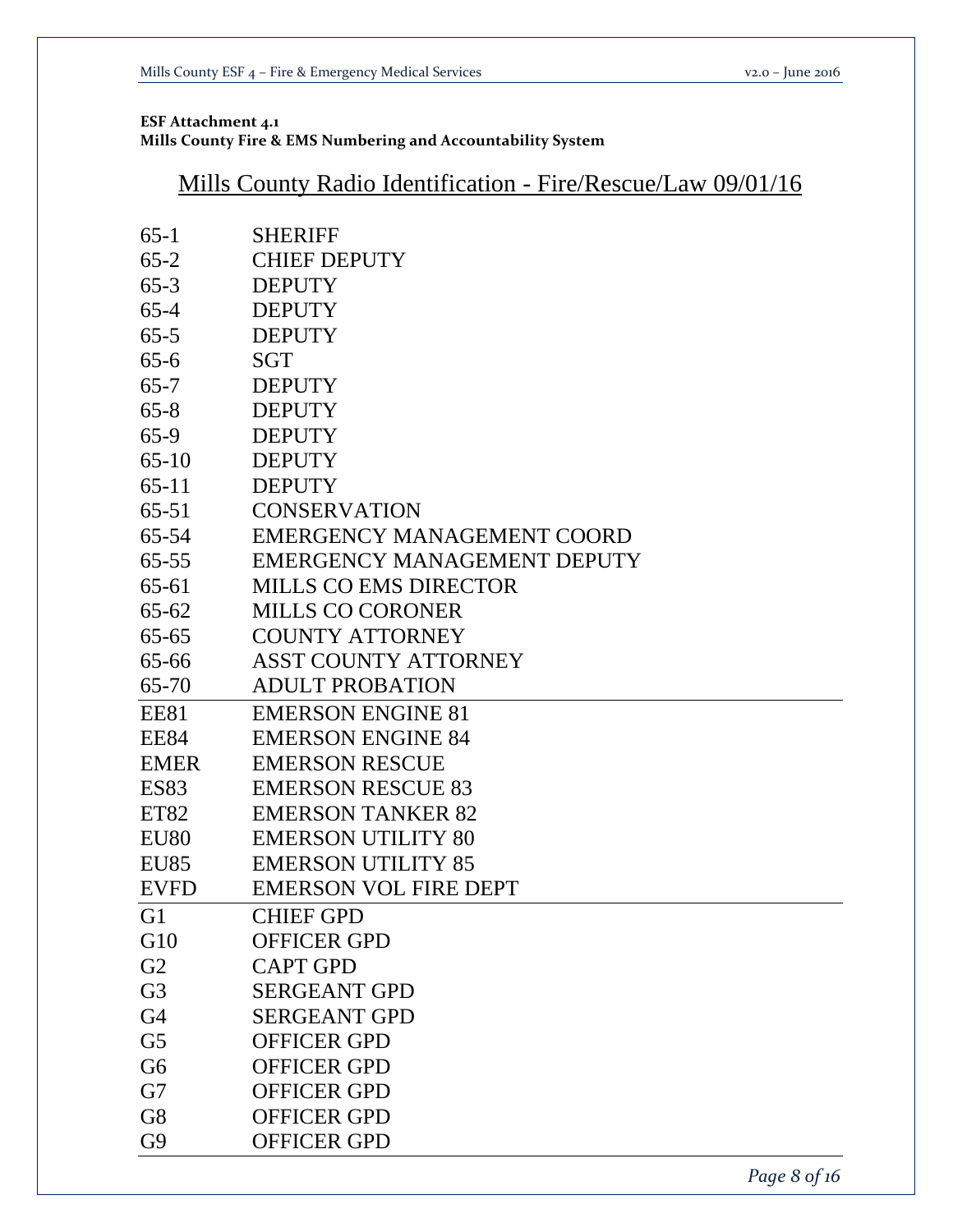| GE15             | <b>GLENWOOD ENGINE 15</b>        |
|------------------|----------------------------------|
| <b>GLER</b>      | <b>GLENWOOD RESCUE</b>           |
| GQ12             | <b>GLENWOOD QUINT 12</b>         |
| GT5              | <b>GLENWOOD TANKER 5</b>         |
| GU <sub>10</sub> | <b>GLENWOOD UTILITY 10</b>       |
| GU11             | <b>GLENWOOD UTILITY 11</b>       |
| GU <sub>3</sub>  | <b>GLENWOOD UTILITY 3</b>        |
| GU <sub>9</sub>  | <b>GLENWOOD UTILITY 9</b>        |
| MED1             | <b>GLENWOOD MEDIC 1</b>          |
| MED <sub>2</sub> | <b>GLENWOOD MEDIC 2</b>          |
| MED <sub>3</sub> | <b>GLENWOOD MEDIC 3</b>          |
| MED4             | <b>GLENWOOD MEDIC4</b>           |
| <b>GVFD</b>      | <b>GLENWOOD VOL FIRE DEPT</b>    |
| H117             | <b>HASTINGS ENGINE 117</b>       |
| H <sub>521</sub> | <b>HASTINGS ENGINE 521</b>       |
| $HA-1$           | <b>HASTINGS FIRST RESPONDERS</b> |
| <b>HA80</b>      | <b>HASTINGS UTILITY 80</b>       |
| <b>HAFD</b>      | <b>HASTINGS VOL FIRE DEPT</b>    |
| HAT <sub>6</sub> | <b>HASTINGS TANKER 6</b>         |
| <b>HE60</b>      | <b>HENDERSON ENGINE 60</b>       |
| <b>HE72</b>      | <b>HENDERSON ENGINE 72</b>       |
| <b>HEFD</b>      | <b>HENDERSON VOL FIRE DEPT</b>   |
| <b>HT70</b>      | <b>HENDERSON TANKER 70</b>       |
| HT71             | <b>HENDERSON TANKER 71</b>       |
| <b>HU80</b>      | <b>HENDERSON UTILITY 80</b>      |
| <b>MALF</b>      | <b>MALVERN VOL FIRE DEPT</b>     |
| <b>MALR</b>      | <b>MALVERN RESCUE</b>            |
| ME <sub>21</sub> | <b>MALVERN ENGINE 21</b>         |
| <b>ME25</b>      | <b>MALVERN ENGINE 25</b>         |
| MSQ1             | MALVERN SQUAD 1                  |
| MSQ <sub>2</sub> | <b>MALVERN SQUAD 2</b>           |
| <b>MT20</b>      | <b>MALVERN TANKER 20</b>         |
| MT <sub>23</sub> | <b>MALVERN TANKER 23</b>         |
| <b>MT28</b>      | <b>MALVERN TANKER 28</b>         |
| <b>MU22</b>      | <b>MALVERN UTILITY 22</b>        |
| <b>MU24</b>      | <b>MALVERN UTILITY 24</b>        |
| <b>OAKF</b>      | <b>OAKTOWNSHIP FIRE</b>          |
| <b>OE60</b>      | <b>OAK TOWNSHIP ENGINE 60</b>    |
| <b>OE61</b>      | OAK TOWNSHIP ENGINE 61           |
| OT72             | OAK TOWNSHIP TANKER 72           |
| <b>OU81</b>      | OAK TOWNSHIP UTILITY 81          |
|                  |                                  |

*Page 9 of 16*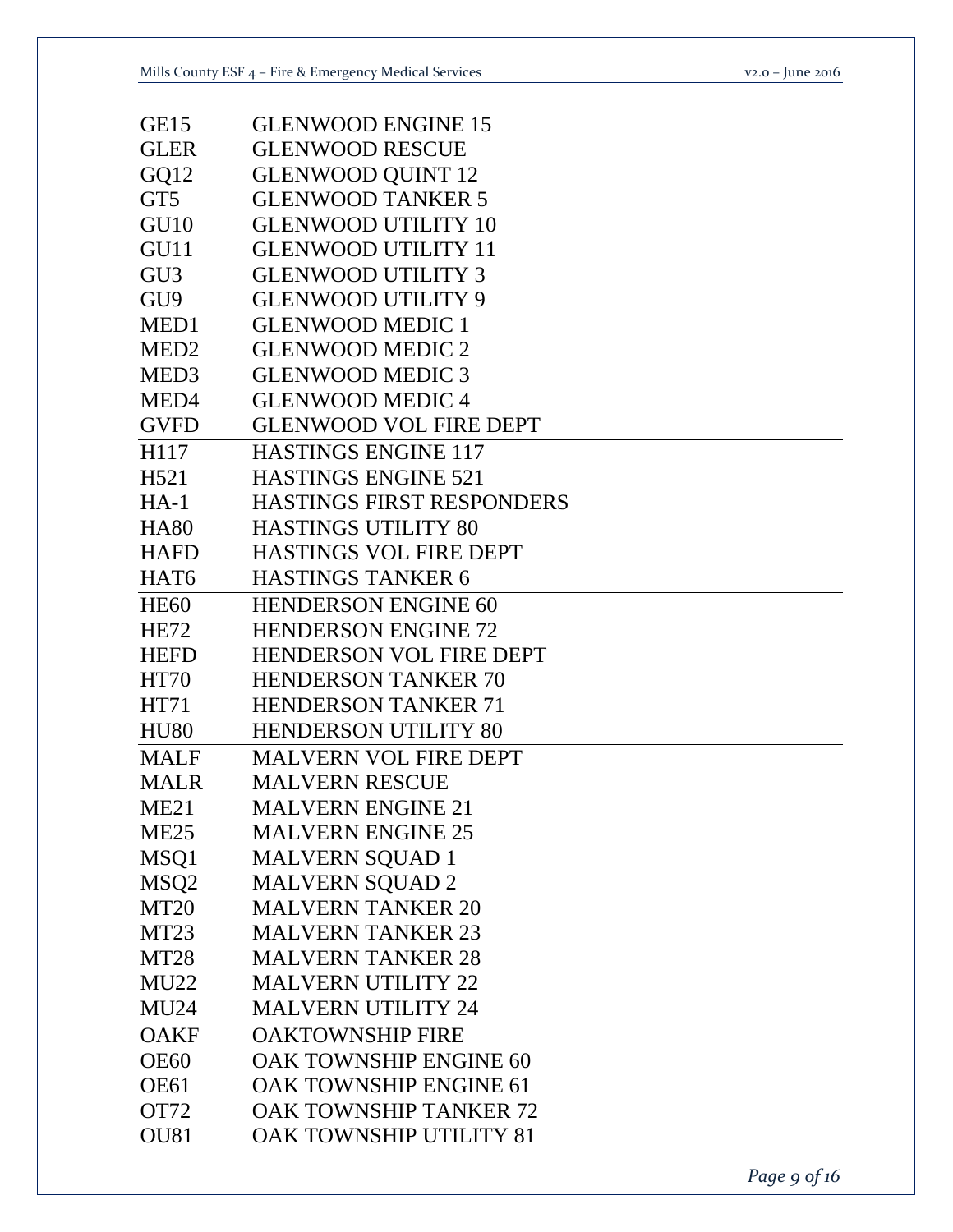|  | $v_{2.0}$ – June 2016 |
|--|-----------------------|
|--|-----------------------|

| <b>OU82</b>      | <b>OAK TOWNSHIP UTILITY 82</b>     |
|------------------|------------------------------------|
| <b>OU83</b>      | <b>OAK TOWNSHIP UTILITY 83</b>     |
| <b>PE63</b>      | PJ ENGINE 63                       |
| <b>PE64</b>      | PJ ENGINE 64                       |
| <b>PJAM</b>      | PACIFIC JUNCTION AMB               |
| <b>PJFD</b>      | PACIFIC JUNCTION FIRE DEPT         |
| <b>PS51</b>      | PJ EMT TRANSPORT AMB               |
| <b>PS54</b>      | PJ EM TRANSPORT AMB                |
| <b>PU87</b>      | PJ UTILITY 87                      |
| <b>PU88</b>      | PJ UTILITY 88                      |
| <b>PU89</b>      | PJ UTILITY 89                      |
| <b>SCAM</b>      | <b>SILVER CITY AMBULANCE</b>       |
| <b>SCFD</b>      | <b>SILVER CITY FIRE DEPT</b>       |
| <b>SE74</b>      | <b>SILVER CITY ENGINE 74</b>       |
| <b>SE76</b>      | <b>SILVER CITY ENGINE 76</b>       |
| SS51             | <b>SILVER CITY SQUAD 51</b>        |
| SS <sub>52</sub> | <b>SILVER CITY SQUAD 52</b>        |
| ST72             | <b>SILVER CITY TANKER 72</b>       |
| <b>SU70</b>      | <b>SILVER CITY UTILITY 70</b>      |
| <b>SU71</b>      | <b>SILVER CITY UTILITY/JAWS 71</b> |
| <b>SU73</b>      | <b>SILVER CITY UTILITY 73</b>      |
| <b>TABR</b>      | <b>TABOR RESCUE</b>                |
| <b>TAFD</b>      | <b>TABOR FIRE DEPT</b>             |
| <b>TPD</b>       | <b>TABOR POLICE DEPT</b>           |
| <b>IDOT</b>      | <b>IOWA DEPT OF TRANSPORTATION</b> |
| <b>ISP</b>       | <b>IOWA STATE PATROL</b>           |
| <b>LEWI</b>      | <b>LEWIS TOWNSHIP FIRE/DIVERS</b>  |
| <b>LIFE</b>      | <b>LIFENET HELICOPTER</b>          |
| <b>MACF</b>      | <b>MACEDONIA FIRE</b>              |
| <b>MACR</b>      | <b>MACEDONIA RESCUE</b>            |
| <b>USCG</b>      | <b>US COAST GUARD</b>              |
| <b>FREM</b>      | FREMONT COUNTY LAW ENFORCEMENT     |
| <b>MONT</b>      | MONTGOMERY CO LAW ENFORCEMENT      |
| <b>POTT</b>      | POTT CO LAW ENFORCEMENT            |
| <b>RDFD</b>      | <b>RED OAK FIRE DEPT</b>           |
| <b>REDO</b>      | <b>RED OAK AMBULANCE</b>           |

*The Mills County Accountability System is currently being established.*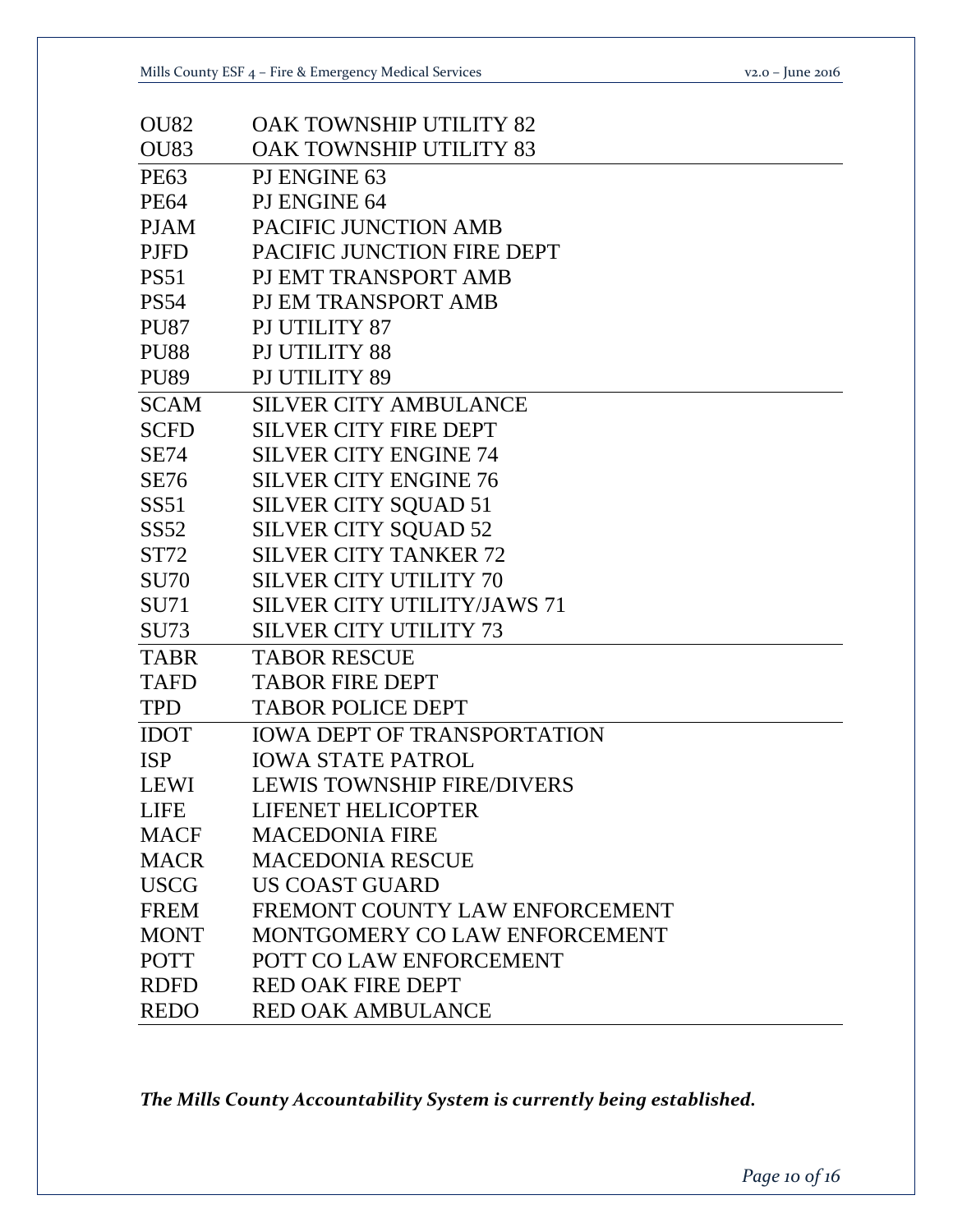# **ESF Attachment 4.2 Mills County Controlled Burn Ordinance p1 of 3 (for additional information, go to www.dps.state.ia.us/fm/burnbans)**

#### ORDINANCE NO. 08-01

AN ORDINANCE TO AMEND THE COUNTY CODE OF ORDINANCES OF MILLS COUNTY, IOWA, BY ENACTING A NEW CHAPTER 11 PLANNED OPEN BURNING NOTIFICATION OF TITLE I ADMINISTRATION SETTING FORTH THE PROCEDURES AND PENALTIES ASSOCIATED WITH NOTIFICATION OF THE MILLS COUNTY COMMUNICATIONS CENTER PRIOR TO A PLANNED OPEN BURN

#### BE IT THEREFORE ORDAINED BY THE BOARD OF SUPERVISORS OF MILLS COUNTY, IOWA:

Section 1. ENACTMENT. A new CHAPTER 11 PLANNED OPEN BURNING NOTIFICATION OF TITLE I ADMINISTRATION is enacted as follows:

Section 2. 1011.01. INTENT. Iowa Administrative Code Section 567-23.2 allows Mills County residents to burn certain items on their property. Mills County fire protection officials will benefit by receiving advanced notice of planned open burning by property owners in Mills County, Iowa. This Ordinance encourages efficient use of fire protection resources. The Ordinance will define a controlled or uncontrolled burn; create uniform procedures for advanced notice of planned open burning; and establish penalties when an individual fails to provide such notice.

#### Section 3. 1011.02. DEFINITIONS.

- ADVANCED NOTICE: Verbal contact with the Mills County Communications  $.01$ Center (712-527-4871) notifying the Communications Center a burn will occur on a specific date at a specified location. The Communication Center shall receive notification at least one (1) hour in advance of the burn.
- $.02.$ CONTROLLED BURN: Any burn supervised by an individual.
- .03 UNCONTROLLED BURN: An intentional or unintentional burn not supervised by an individual.

Section 4, 1011.03 ADVANCE NOTICE REQUIREMENT. Every person, firm, corporation, or government entity shall provide advance notice to the Mills County Communications Center before kindling or burning any:

- $.01$ Building or structure;
- $.02 -$ Farm land or pasture (including Crop Reserve Program [CRP] acres);
- Other rural ground or woodland; or  $.03 -$
- $.04$ Normal yard waste in a contained area.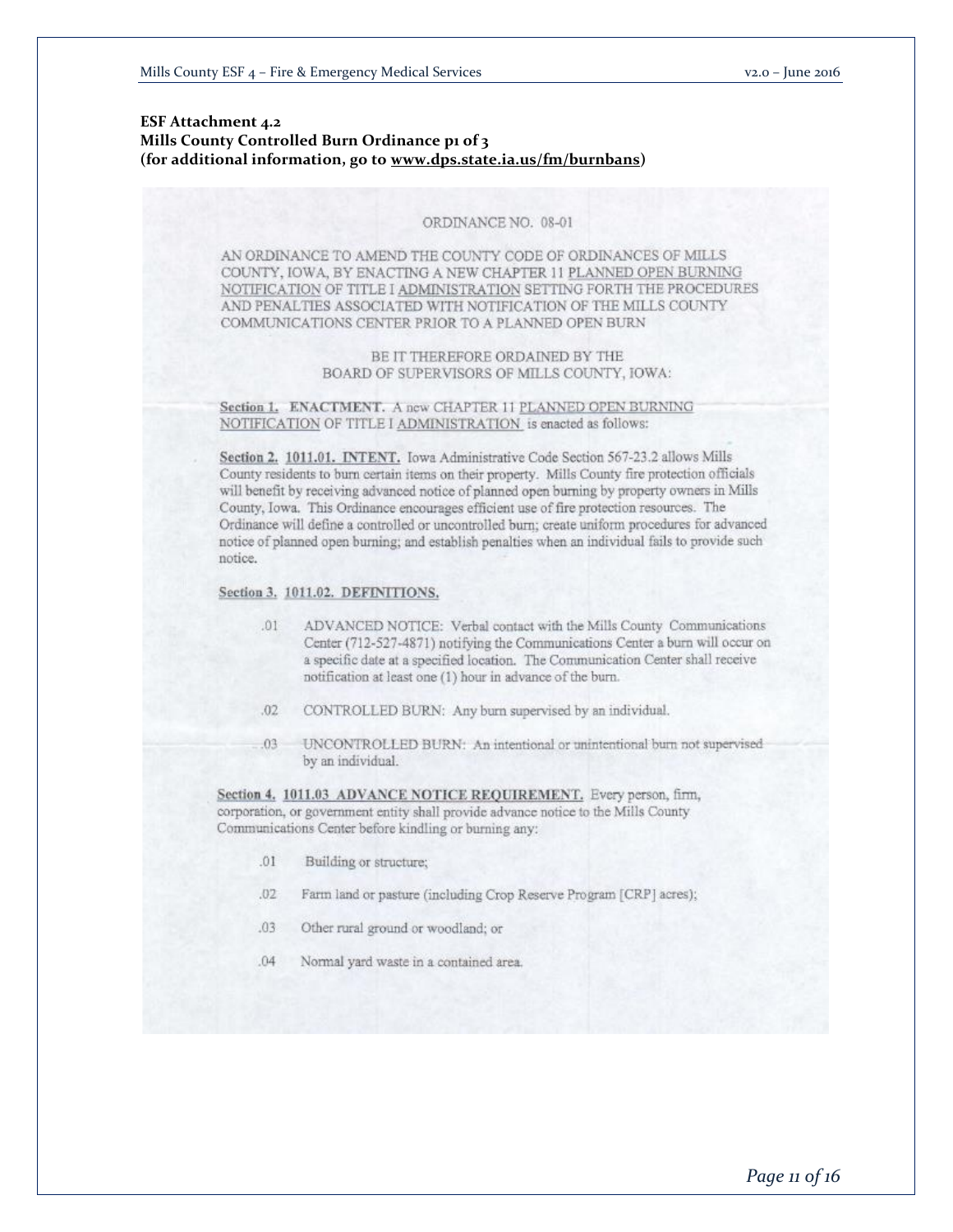# **Mills County Controlled Burn Ordinance p2 of 3 (for additional information, go to www.dps.state.ia.us/fm/burnbans)**

Section 5. 1011.04 EXCEPTIONS. This Ordinance shall not apply to the following situations:

- Use of an outdoor fire for cooking;  $.01$
- $.02$ Barbeque grills;
- $.03 -$ Outdoor fireplaces; or
- Supervised burning of paper products in a contained area, such as a barrel.  $.04$

Section 6. 1011.05 PENALTIES. Any responsible party in violation of this Ordinance shall be<br>found guilty of committing a County Infraction as defined in CHAPTER 2, 1901. found guilty of committing a County Infraction as defined in CHAPTER 7 VIOLATIONS AND<br>PENALTIES OF TITLE I ADMINISTRATION of the Mille County Code at 0.0 AND PENALTIES OF TITLE I ADMINISTRATION of the Mills County Code of Ordinance.

- CIVIL PENALTY: A responsible party shall pay all court costs and a civil penalty of:  $.01$ penalty of:
	- A. Fifty dollars (\$50.00) for the first violation;
	- B. One hundred dollars (\$100,00) for a second violation; and
	- C. Two hundred fifty dollars (\$250.00) for a third and any subsequent violation.
- This Ordinance authorizes a law enforcement officer or fire official to issue a civil<br>citation for a County Infrastion TR is County of the county of the county of the county of the county of the county of the county of the  $.02$ citation for a County Infraction. This Ordinance does not preclude a law enforcement officer or fire official from exercising his or her discretion and issuing a criminal citation for a violation of the Iowa Code in lieu of issuing a<br>citation for aircraft of the Iowa Code in lieu of issuing a civil citation for violation of the Mills County Code of Ordinance.

Section 7. 1011.06 CITY FIRE REGULATIONS SUPERSEDE. This Ordinance shall apply to both incorporated and unincorporated to both incorporated and unincorporated areas of Mills County, Iowa. In the event any City has the same or similar fire regulations, the City regulations shall supersede this Ordinance.

Section 8, REPEALER. All other ordinances, rules, regulations, or part thereof, in conflict with this ordinance are hereby repealed by this ordinance.

Section 9, SEVERABILITY. If any section, provision, or part of this ordinance shall be adjudged invalid or unconstitutional such as the section of this ordinance shall be adjudged invalid or unconstitutional, such adjudication shall not affect the validity of the ordinance as a whole, or any provision thereof not adjudicated to be invalid or unconstitutional.

Section 10. EFFECTIVE DATE. This ordinance shall be in full force and effect from and after its final passage, approval, and publication as provided by law.

 $\overline{2}$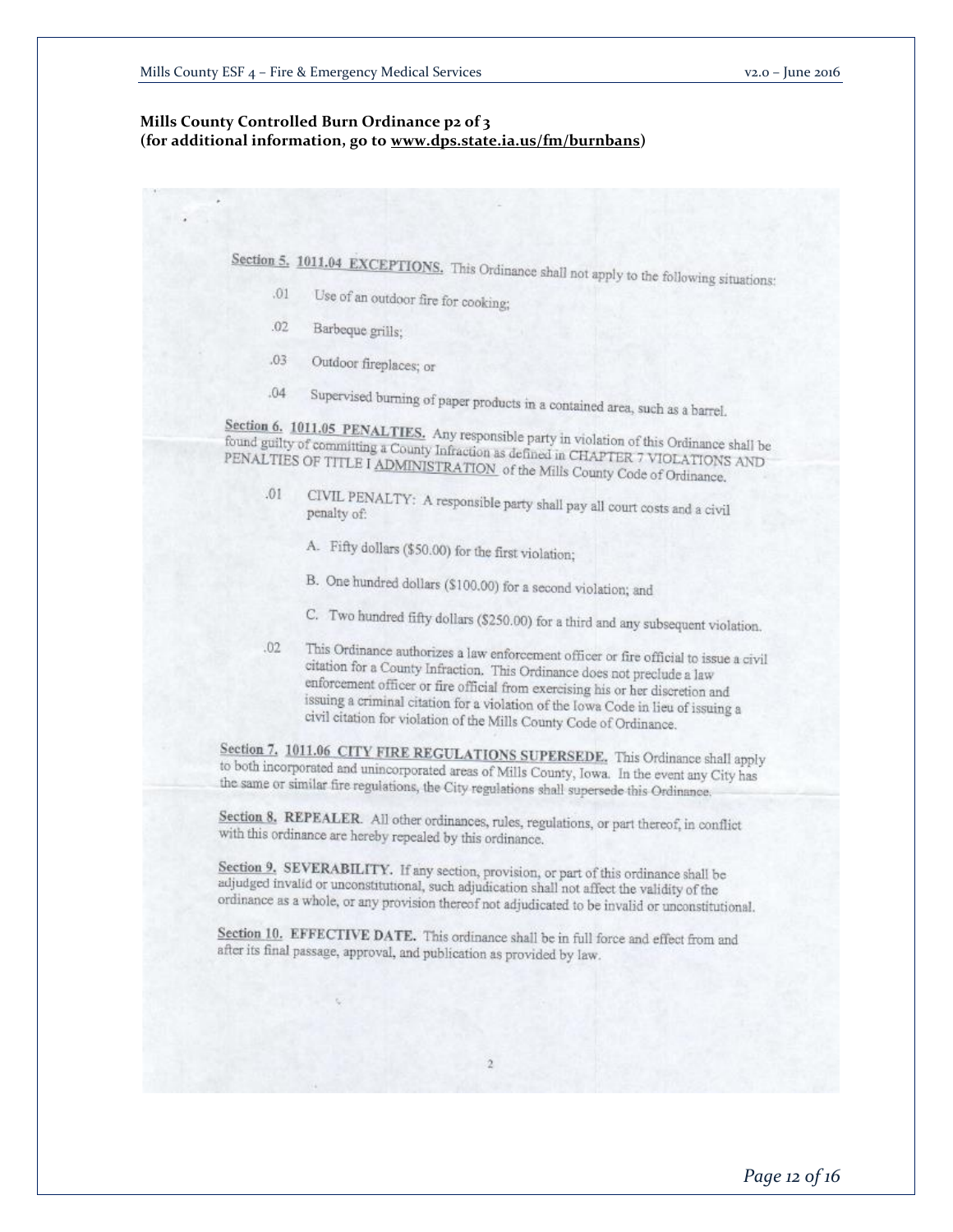# **Mills County Controlled Burn Ordinance p3 of 3 (for additional information, go to www.dps.state.ia.us/fm/burnbans)**

First Reading: 1 Second Reading: 110 Third Reading:

Approved:

Richard Crouch

Chair - Board of Supervisors

Attest:

Carol Robertson Mills County Auditor

Dat

Date

*Page 13 of 16*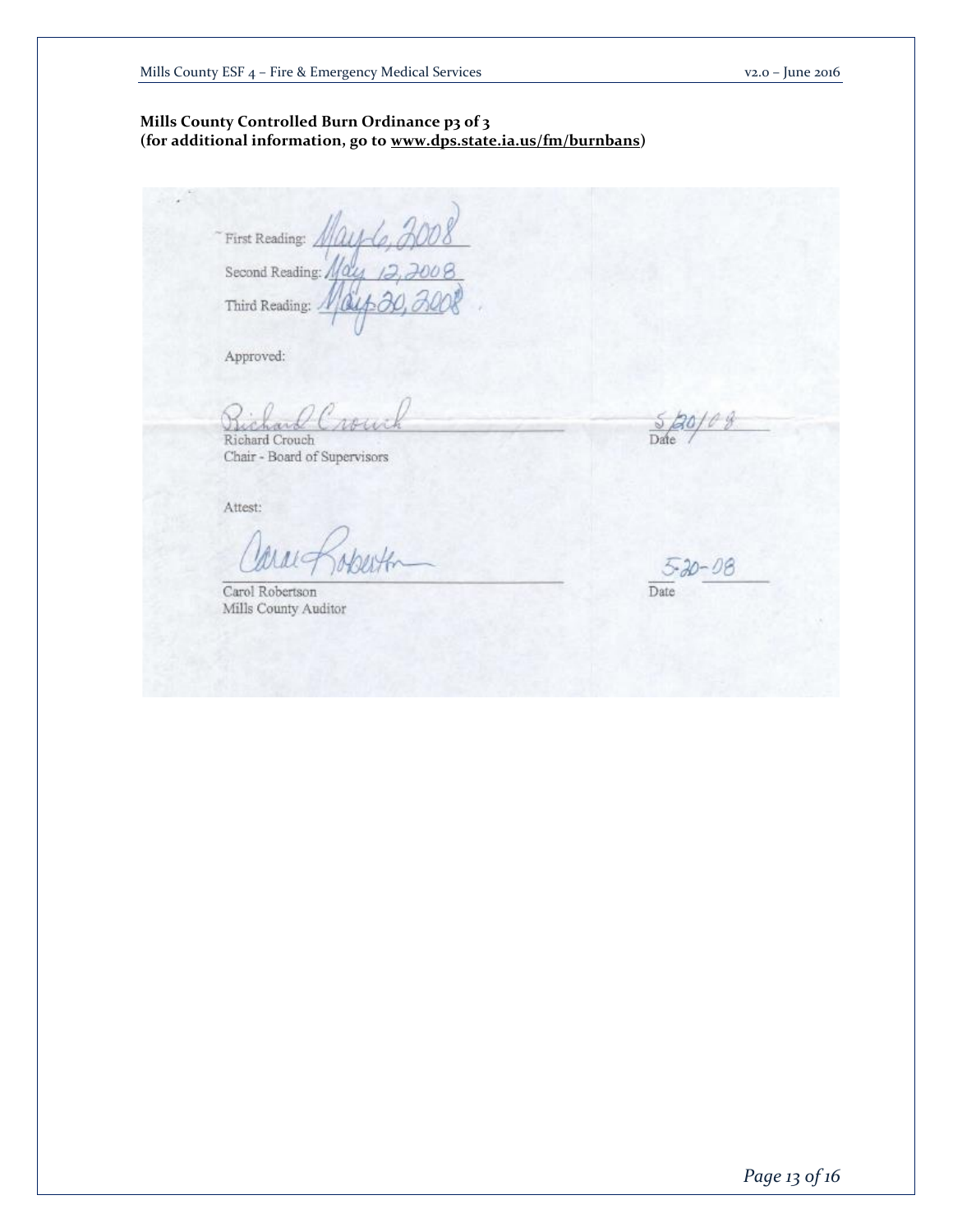|                                                                       |                                                 |                  | IN THE IOWA DISTRICT COURT FOR MILLS, COUNTY                                                                                                                                                                                                                                                                                                                                                                                                                                                               |
|-----------------------------------------------------------------------|-------------------------------------------------|------------------|------------------------------------------------------------------------------------------------------------------------------------------------------------------------------------------------------------------------------------------------------------------------------------------------------------------------------------------------------------------------------------------------------------------------------------------------------------------------------------------------------------|
| MILLS COUNTY, IOWA                                                    |                                                 | $\ast$           |                                                                                                                                                                                                                                                                                                                                                                                                                                                                                                            |
| ∗<br>$\ast$<br>$\ast$<br><b>DEFENDANT:</b><br><b>ADDRESS:</b><br>DOB: | <b>COUNTY INFRACTION</b><br><b>ORDINANCE</b>    | $\ast$<br>$\ast$ | PURSUANT TO COUNTY                                                                                                                                                                                                                                                                                                                                                                                                                                                                                         |
|                                                                       |                                                 |                  | The defendant is accused of committing the county infraction of the Planned Open Burning Notification Ordinance in<br>violation of the Mills County Ordinance § 9.1.3 and § 9.1.5 as punished pursuant to Mills County Ordinance 5.1.1. Said<br>infraction is a $\Box$ First Offense (\$50 civil penalty); $\Box$ Second Offense (\$100 civil penalty); $\Box$ Third/Subsequent Offense<br>(\$200). Payment of said offense is at the Mills County Clerk of Court, 418 Sharp Street, Glenwood, Iowa 51534. |
| Complainant                                                           |                                                 |                  | <b>Business Address of Complainant</b>                                                                                                                                                                                                                                                                                                                                                                                                                                                                     |
|                                                                       |                                                 | <b>AFFIDAVIT</b> |                                                                                                                                                                                                                                                                                                                                                                                                                                                                                                            |
|                                                                       | STATE OF IOWA, COUNTY OF MILLS, ss:             |                  |                                                                                                                                                                                                                                                                                                                                                                                                                                                                                                            |
|                                                                       |                                                 |                  | I, the undersigned, being duly sworn, state the following facts know to me, or told to me by other reliable persons, form                                                                                                                                                                                                                                                                                                                                                                                  |
|                                                                       |                                                 |                  |                                                                                                                                                                                                                                                                                                                                                                                                                                                                                                            |
|                                                                       |                                                 |                  |                                                                                                                                                                                                                                                                                                                                                                                                                                                                                                            |
|                                                                       |                                                 |                  | the basis for my belief that the Defendant committed this infraction (time, date, location, and description of infraction):                                                                                                                                                                                                                                                                                                                                                                                |
|                                                                       |                                                 |                  |                                                                                                                                                                                                                                                                                                                                                                                                                                                                                                            |
|                                                                       |                                                 |                  |                                                                                                                                                                                                                                                                                                                                                                                                                                                                                                            |
|                                                                       |                                                 |                  |                                                                                                                                                                                                                                                                                                                                                                                                                                                                                                            |
|                                                                       |                                                 |                  |                                                                                                                                                                                                                                                                                                                                                                                                                                                                                                            |
|                                                                       |                                                 |                  |                                                                                                                                                                                                                                                                                                                                                                                                                                                                                                            |
|                                                                       |                                                 |                  |                                                                                                                                                                                                                                                                                                                                                                                                                                                                                                            |
|                                                                       |                                                 |                  |                                                                                                                                                                                                                                                                                                                                                                                                                                                                                                            |
| Signature                                                             |                                                 |                  |                                                                                                                                                                                                                                                                                                                                                                                                                                                                                                            |
|                                                                       |                                                 |                  |                                                                                                                                                                                                                                                                                                                                                                                                                                                                                                            |
|                                                                       |                                                 |                  |                                                                                                                                                                                                                                                                                                                                                                                                                                                                                                            |
|                                                                       |                                                 |                  |                                                                                                                                                                                                                                                                                                                                                                                                                                                                                                            |
|                                                                       | Notary Public / (Deputy) Clerk / Magistrate     |                  |                                                                                                                                                                                                                                                                                                                                                                                                                                                                                                            |
|                                                                       |                                                 |                  |                                                                                                                                                                                                                                                                                                                                                                                                                                                                                                            |
|                                                                       |                                                 |                  | YOUR APPEARANCE BEFORE THE COURT IS MANDATORY. YOUR APPEARANCE IS SET FOR THE                                                                                                                                                                                                                                                                                                                                                                                                                              |
|                                                                       |                                                 |                  | MAGISTRATE AT THE FOLLOWING TIME: $\Box$ ___________, MONDAY at 10:00 a.m.; $\Box$ __________,                                                                                                                                                                                                                                                                                                                                                                                                             |
| TUESDAY, at 10:00 a.m.; or                                            |                                                 |                  |                                                                                                                                                                                                                                                                                                                                                                                                                                                                                                            |
| (date)                                                                |                                                 | (date)           |                                                                                                                                                                                                                                                                                                                                                                                                                                                                                                            |
| (data)                                                                | $\overline{\phantom{a}}$ , THURSDAY at 1:30 p.m |                  |                                                                                                                                                                                                                                                                                                                                                                                                                                                                                                            |
|                                                                       |                                                 |                  | FAILURE TO APPEAR MAY RESULT IN A DEFAULT BEING ENTERED AGAINST YOU, A WARRANT FOR                                                                                                                                                                                                                                                                                                                                                                                                                         |
|                                                                       |                                                 |                  | YOUR ARREST OR OTHER ADDITIONAL PENALITIES BEING LEVIED AGAINST YOU.                                                                                                                                                                                                                                                                                                                                                                                                                                       |
|                                                                       |                                                 |                  |                                                                                                                                                                                                                                                                                                                                                                                                                                                                                                            |
|                                                                       |                                                 |                  |                                                                                                                                                                                                                                                                                                                                                                                                                                                                                                            |
|                                                                       |                                                 |                  |                                                                                                                                                                                                                                                                                                                                                                                                                                                                                                            |
| Defendant (signature)                                                 | (date)                                          |                  | No signature sent by certified mail                                                                                                                                                                                                                                                                                                                                                                                                                                                                        |
| (signature of officer)                                                |                                                 |                  | Page $14$ of $16$                                                                                                                                                                                                                                                                                                                                                                                                                                                                                          |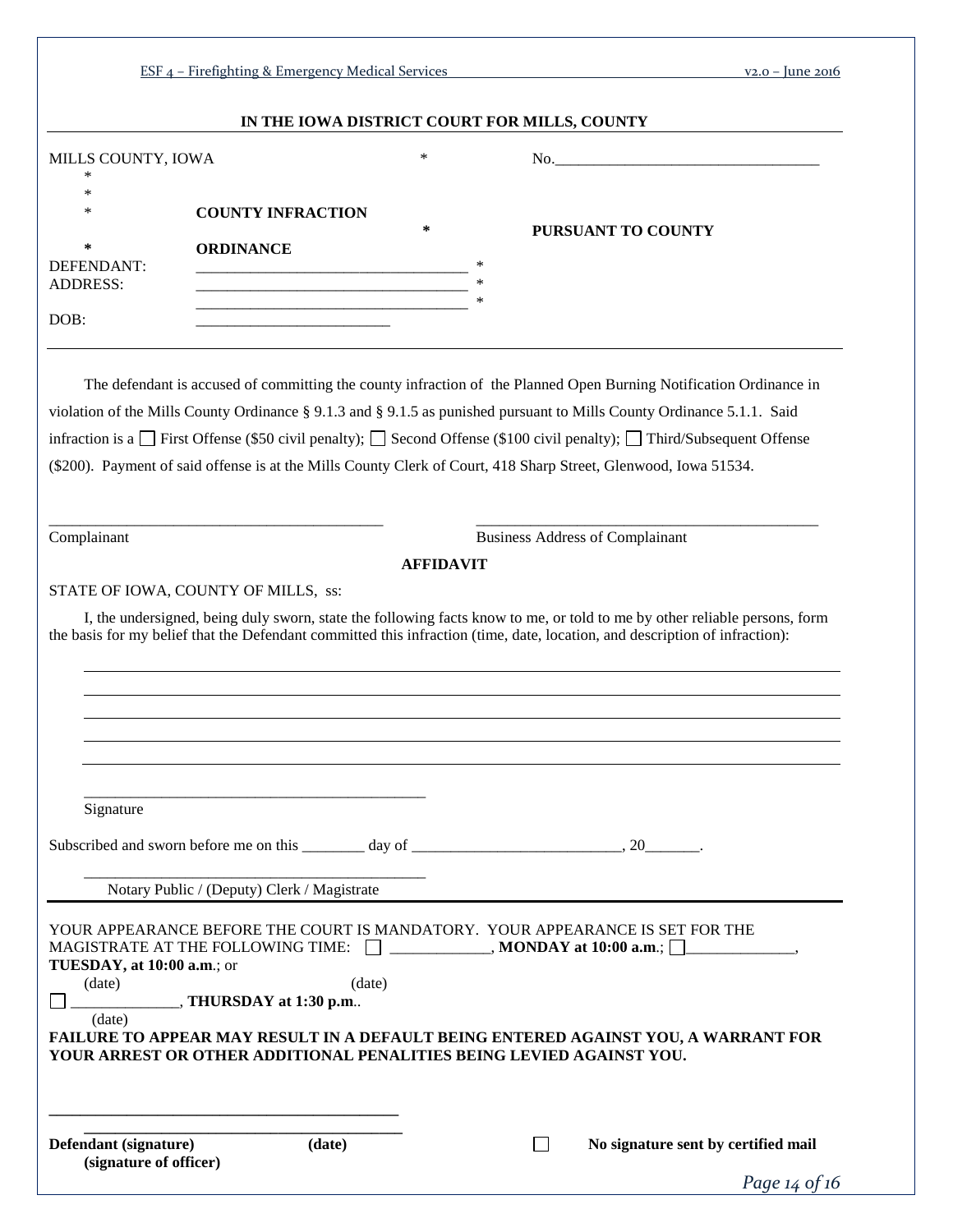# **ESF Attachment 4.3 Emergency Response Checklist – Fire & EMS**

| <b>Emergency Response Checklist - Fire &amp; EMS</b>                                                           |                                                                                                                                                                                                                                                                                                                                                                                                                                                                                                                                                                                                                                                                                                                                                        |  |
|----------------------------------------------------------------------------------------------------------------|--------------------------------------------------------------------------------------------------------------------------------------------------------------------------------------------------------------------------------------------------------------------------------------------------------------------------------------------------------------------------------------------------------------------------------------------------------------------------------------------------------------------------------------------------------------------------------------------------------------------------------------------------------------------------------------------------------------------------------------------------------|--|
| <b>Emergency Management Phase</b>                                                                              | <b>Actions</b>                                                                                                                                                                                                                                                                                                                                                                                                                                                                                                                                                                                                                                                                                                                                         |  |
| <b>Mitigation</b><br>Activities designed to prevent or<br>lessen the effects of a hazard.                      | Participate in hazard identification process<br>and identify and correct vulnerabilities in the<br>Fire or EMS function.<br>Develop fire safety, health safety & injury<br>prevention programs that include disaster<br>situations and present them to the public.                                                                                                                                                                                                                                                                                                                                                                                                                                                                                     |  |
| <b>Preparedness</b><br>Activities designed to improve<br>Readiness capabilities.                               | Maintain this ESF Annex as well as supporting<br>operating procedures and guidelines.<br>Ensure Fire/EMS personnel receive appropriate<br>emergency operations training.<br>Ensure mutual aid agreements with<br>surrounding jurisdictions are current.<br>Develop and maintain mutual aid agreements<br>with private area resources that could be<br>useful for fire prevention, suppression or<br>emergency medical operations.<br>Develop and maintain standard operating<br>guides and checklists to support emergency<br>operations.<br>Ensure emergency call-up and resource lists<br>are current.<br>Ensure the availability of necessary equipment<br>to support Fire & EMS activities.<br>Participate in emergency training and<br>exercises. |  |
| <b>Response</b><br>Activities designed to save lives, protect property<br>and contain the effects of an event. | Respond as required on a priority basis.<br>Activate mutual aid if needed.<br>Coordinate activities with other responding<br>agencies.<br>Coordinate outside Fire & EMS resources.<br>Alert or activate off-duty and auxiliary<br>personnel as required by the emergency.                                                                                                                                                                                                                                                                                                                                                                                                                                                                              |  |